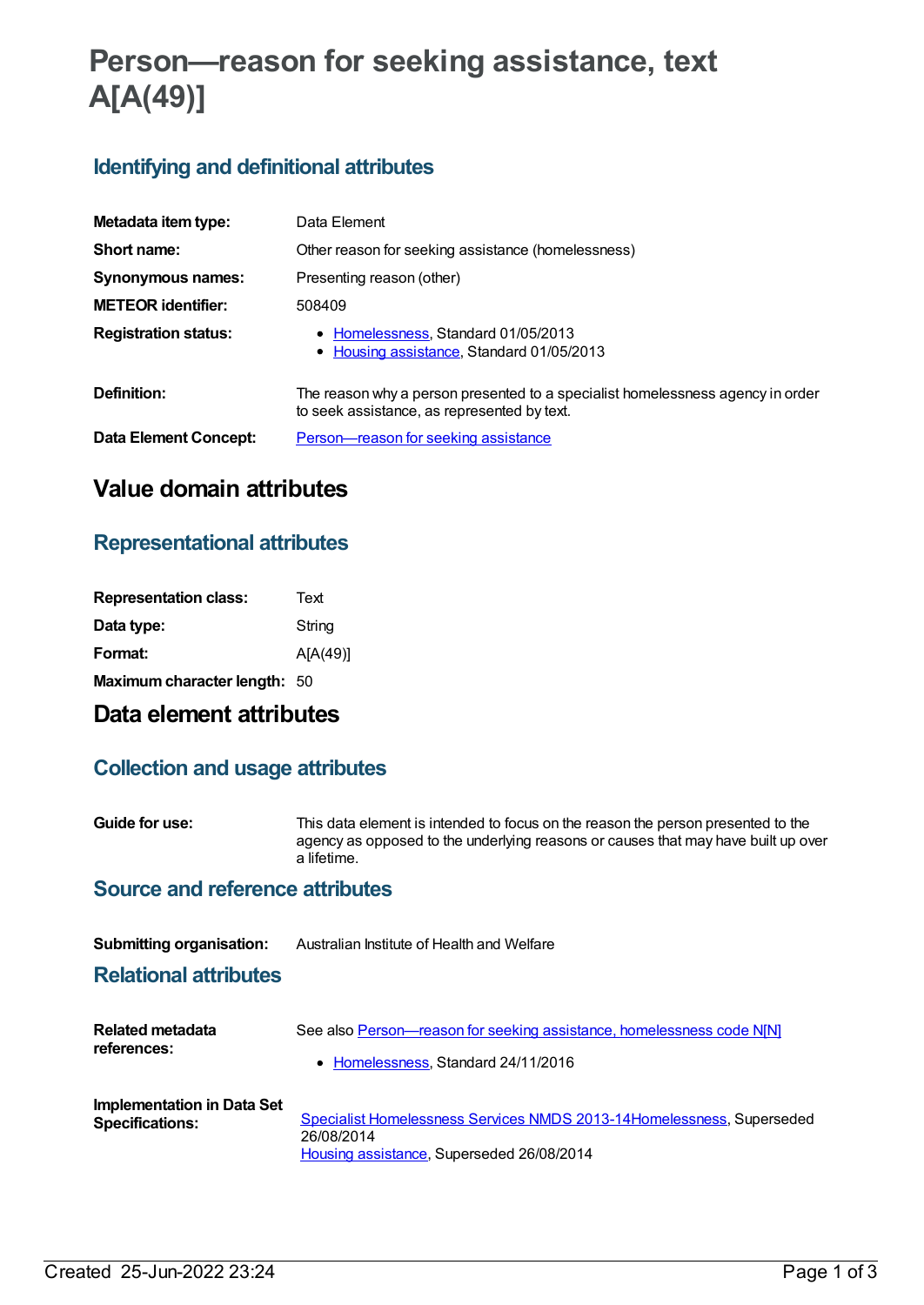#### *Implementation start date:* 01/07/2013

*Implementation end date:* 30/06/2014

#### *Conditional obligation:*

In the Specialist Homelessness Services NMDS, this data element is collected at the date of presentation. This data element is conditional on the person responding with Other (CODE 26), in the data element Person—reason for seeking assistance, homelessness code N[N].

Specialist [Homelessness](https://meteor.aihw.gov.au/content/581255) Services NMDS 2014-1[5Homelessness](https://meteor.aihw.gov.au/RegistrationAuthority/14), Superseded 24/11/2016 Housing [assistance](https://meteor.aihw.gov.au/RegistrationAuthority/11), Superseded 24/11/2016

*Implementation start date:* 01/07/2014

*Implementation end date:* 30/06/2015

*Conditional obligation:*

In the Specialist Homelessness Services NMDS, this data element is collected at the date of presentation. This data element is conditional on the person responding with Other (CODE 26), in the data element Person-reason for seeking assistance, homelessness code N[N].

Specialist [Homelessness](https://meteor.aihw.gov.au/content/658005) Services NMDS 2015-1[7Homelessness](https://meteor.aihw.gov.au/RegistrationAuthority/14), Superseded 24/11/2016

*Implementation start date:* 01/07/2015

*Implementation end date:* 30/06/2017

*Conditional obligation:*

In the Specialist Homelessness Services NMDS, this data element is collected at the date of presentation. This data element is conditional on the person responding with Other (CODE 26), in the data element Person-reason for seeking assistance, homelessness code N[N].

Specialist [Homelessness](https://meteor.aihw.gov.au/content/650006) Services NMDS 2017-1[9Homelessness](https://meteor.aihw.gov.au/RegistrationAuthority/14), Superseded 10/08/2018